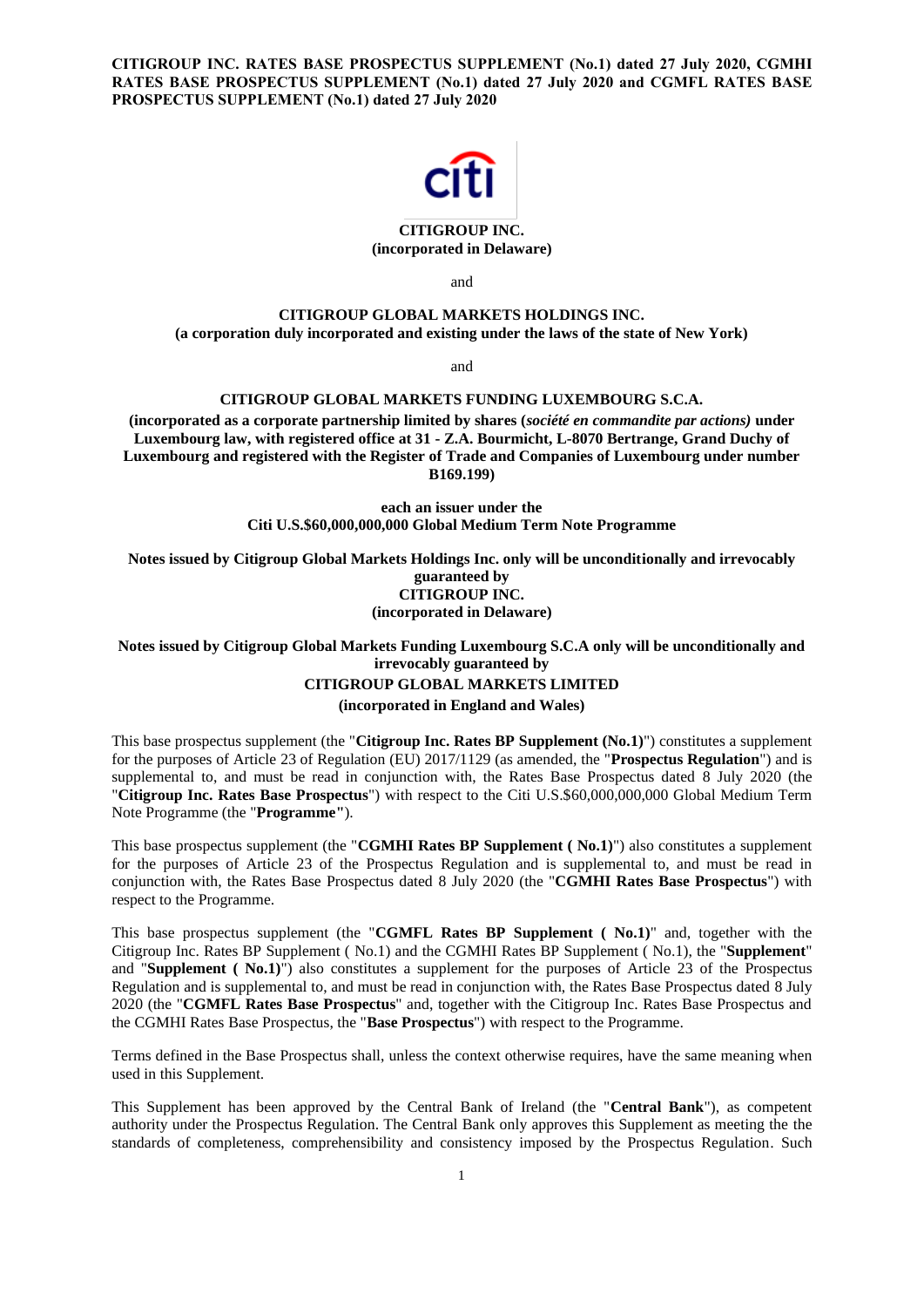approval should not be considered an endorsement of the Issuer or of the quality of the Notes that are the subject of the Base Prospectus. Investors should make their own assessment as to the suitability of investing in the Notes.

Application has been made to the Irish Stock Exchange plc trading as Euronext Dublin ("**Euronext Dublin**") for the approval of the Citigroup Inc. Rates BP Supplement ( No.1), the CGMHI Rates BP Supplement ( No.1) and the CGMFL Rates BP Supplement ( No.1) as Base Listing Particulars Supplements (the "**Citigroup Inc. Rates BLP Supplement** ( **No.1**)", the "**CGMHI Rates BLP Supplement** ( **No.1**)" and the "**CGMFL Rates BLP Supplement** ( **No.1**)", respectively, and together, the "**BLP Supplement**"). Save where expressly provided or the context otherwise requires, where Notes are to be admitted to trading on the Global Exchange Market references herein to "Supplement", "Citigroup Inc. Rates BP Supplement ( No.1)", the "CGMHI Rates BP Supplement ( No.1)" and "CGMFL Rates BP Supplement ( No.1)" shall be construed to be to "BLP Supplement", "Citigroup Inc. Rates BLP Supplement ( No.1)", the "CGMHI Rates BLP Supplement ( No.1)", and "CGMFL Rates BLP Supplement ( No.1)", respectively.

Citigroup Inc. accepts responsibility for the information contained in this Supplement (excluding the paragraphs set out under the headings "*Information relating to the CGMHI Rates Base Prospectus*" and "*Information relating to the CGMFL Rates Base Prospectus*" below). To the best of the knowledge of Citigroup Inc., the information contained in this Supplement (excluding the paragraphs set out under the headings "*Information relating to the CGMHI Rates Base Prospectus*" and "*Information relating to the CGMFL Rates Base Prospectus*" below) is in accordance with the facts and does not omit anything likely to affect the import of such information.

CGMHI accepts responsibility for the information contained in this Supplement (excluding the paragraphs set out under the headings "*Information relating to the Citigroup Inc. Rates Base Prospectus*" and "*Information relating to the CGMFL Rates Base Prospectus*" below). To the best of the knowledge of CGMHI, the information contained in this Supplement (excluding the paragraphs set out under the headings "*Information relating to the Citigroup Inc. Rates Base Prospectus*" and "*Information relating to the CGMFL Rates Base Prospectus*" below) is in accordance with the facts and does not omit anything likely to affect the import of such information.

The CGMHI Guarantor accepts responsibility for the information contained in this Supplement (excluding the paragraphs set out under the headings "*Information relating to the Citigroup Inc. Rates Base Prospectus*" and "*Information relating to the CGMFL Rates Base Prospectus*" below). To the best of the knowledge of the CGMHI Guarantor, the information contained in this Supplement (excluding the paragraphs set out under the headings "*Information relating to the Citigroup Inc. Rates Base Prospectus*" and "*Information relating to the CGMFL Rates Base Prospectus*" below) is in accordance with the facts and does not omit anything likely to affect the import of such information.

CGMFL accepts responsibility for the information contained in this Supplement (excluding the paragraphs set out under the headings "*Information relating to the Citigroup Inc. Rates Base Prospectus*" and "*Information relating to the CGMHI Rates Base Prospectus*" below). To the best of the knowledge of CGMFL, the information contained in this Supplement (excluding the paragraphs set out under the headings "*Information relating to the Citigroup Inc. Rates Base Prospectus*" and "*Information relating to the CGMHI Rates Base Prospectus*" below) is in accordance with the facts and does not omit anything likely to affect the import of such information.

The CGMFL Guarantor accepts responsibility for the information contained in this Supplement (excluding (i) the paragraphs set out under the headings "*Information relating to the Citigroup Inc. Rates Base Prospectus*" and "*Information relating to the CGMHI Rates Base Prospectus*" below and (ii) the information set out in Schedule 1 hereto (*Alternative Performance Measures (Citigroup Inc. July 2020 Form 8-K)*)). To the best of the knowledge of the CGMFL Guarantor, the information contained in this Supplement (excluding (i) the paragraphs set out under the headings "*Information relating to the Citigroup Inc. Rates Base Prospectus*" and "*Information relating to the CGMHI Rates Base Prospectus*" below and (ii) the information set out in Schedule 1 hereto (*Alternative Performance Measures (Citigroup Inc. July 2020 Form 8-K)*)) is in accordance with the facts and does not omit anything likely to affect the import of such information.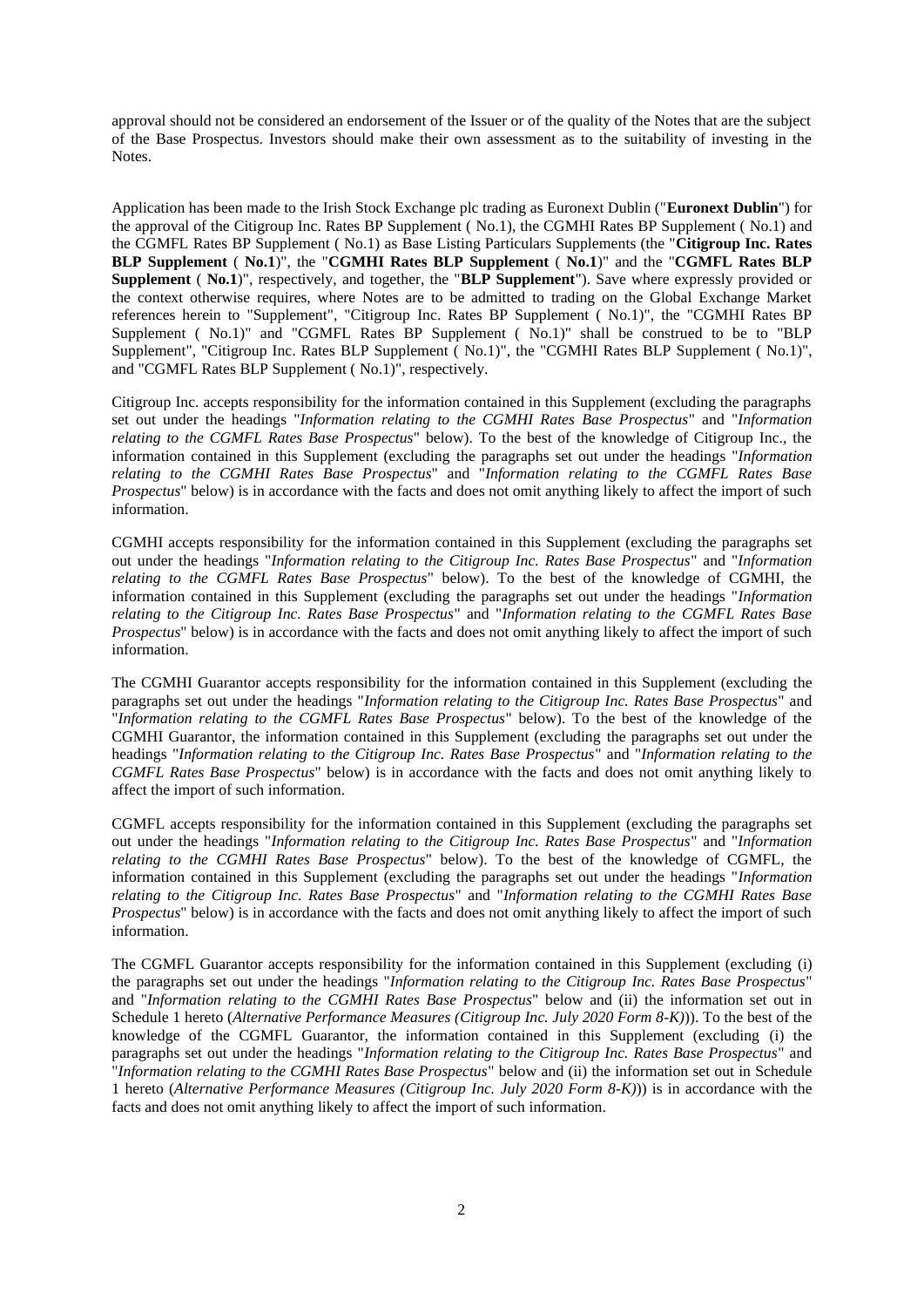## **INFORMATION RELATING TO THE CITIGROUP INC. RATES BASE PROSPECTUS**

*Publication of the Form 8-K of Citigroup Inc. on 14 July 2020*

On 14 July 2020, Citigroup Inc. (as an Issuer under the Programme) filed a Current Report on Form 8-K (the "**Citigroup Inc. July 2020 Form 8-K**") with the Securities and Exchange Commission of the United States (the "**SEC**") in connection with the publication of its Quarterly Financial Data Supplement for the quarter ended 30 June 2020. A copy of the Citigroup Inc. July 2020 Form 8-K has been filed with the Central Bank, Euronext Dublin and the *Commission de Surveillance du Secteur Financier* (the "**CSSF**") and has been published on the website of the Luxembourg Stock Exchange [\(https://dl.bourse.lu/dl?v=2Hr+DrCkfGY2lhvAauy2jbq7n3mqXxOhdJoZuv0P+4MfIPh9GZjKFozPR5YELKIU](https://dl.bourse.lu/dl?v=2Hr+DrCkfGY2lhvAauy2jbq7n3mqXxOhdJoZuv0P+4MfIPh9GZjKFozPR5YELKIUYOcKpEAiu1z7F8x7k/R9kTSc4nvGZo6Bxw5dRlRTkqqGjgd2/+yUOE9wTiHeAvArj3ef4LLrJsBGJoi9KUHQVSspNtududY4cfC2Ji0Md+AZQfHze8nol0L7xrHnUjYOoLHK5lVEm81s+7eTbYFi6A==) [YOcKpEAiu1z7F8x7k/R9kTSc4nvGZo6Bxw5dRlRTkqqGjgd2/+yUOE9wTiHeAvArj3ef4LLrJsBGJoi9KUHQ](https://dl.bourse.lu/dl?v=2Hr+DrCkfGY2lhvAauy2jbq7n3mqXxOhdJoZuv0P+4MfIPh9GZjKFozPR5YELKIUYOcKpEAiu1z7F8x7k/R9kTSc4nvGZo6Bxw5dRlRTkqqGjgd2/+yUOE9wTiHeAvArj3ef4LLrJsBGJoi9KUHQVSspNtududY4cfC2Ji0Md+AZQfHze8nol0L7xrHnUjYOoLHK5lVEm81s+7eTbYFi6A==) [VSspNtududY4cfC2Ji0Md+AZQfHze8nol0L7xrHnUjYOoLHK5lVEm81s+7eTbYFi6A==\)](https://dl.bourse.lu/dl?v=2Hr+DrCkfGY2lhvAauy2jbq7n3mqXxOhdJoZuv0P+4MfIPh9GZjKFozPR5YELKIUYOcKpEAiu1z7F8x7k/R9kTSc4nvGZo6Bxw5dRlRTkqqGjgd2/+yUOE9wTiHeAvArj3ef4LLrJsBGJoi9KUHQVSspNtududY4cfC2Ji0Md+AZQfHze8nol0L7xrHnUjYOoLHK5lVEm81s+7eTbYFi6A==). By virtue of this Supplement, the Citigroup Inc. July 2020 Form 8-K is incorporated by reference in, and forms part of, the Citigroup Inc. Rates Base Prospectus.

The following information appears on the page(s) of the Citigroup Inc. July 2020 Form 8-K as set out below:

#### **Page(s)**

| (a) | Press Release, dated 14 July 2020, issued by Citigroup Inc.                               | Exhibit Number 99.1 on pages 4-        |
|-----|-------------------------------------------------------------------------------------------|----------------------------------------|
| (b) | Citigroup Inc. Quarterly Financial Data Supplement for the<br>quarter ended 30 June 2020. | Exhibit Number 99.2 on pages 16-<br>44 |

Any information not listed in the cross-reference list above but included in the Citigroup Inc. July 2020 Form 8- K is not incorporated by reference and is given for information purposes only.

## *Alternative Performance Measures*

Information relating to alternative performance measures ("**APMs**") for the purposes of the Guidelines published by the European Securities and Markets Authority (**"ESMA"**) is set out in Schedule 1 to this Supplement.

### *Amendments to the Risk Factors*

The risk factors set out in Section B of the Citigroup Inc. Rates Base Prospectus entitled "*Risk Factors*" shall be amended as set out in Schedule 2 to this Supplement.

### *General*

Save as disclosed in this Supplement (including any documents incorporated by reference herein), there has been no other significant new factor, material mistake or material inaccuracy relating to information included in the Citigroup Inc. Rates Base Prospectus since the publication of the Citigroup Inc. Rates Base Prospectus.

Copies of the Citigroup Inc. Rates Base Prospectus and this Supplement will be available for inspection in electronic form, for so long as the Programme remains in effect or any Notes remain outstanding, at the specified office of the Fiscal Agent and each of the other Paying Agents and all documents incorporated by reference in the Citigroup Inc. Rates Base Prospectus will be available on the website specified for each such document in the Citigroup Inc. Rates Base Prospectus.

To the extent that there is any inconsistency between (a) any statement in this Supplement or any statement incorporated by reference into the Citigroup Inc. Rates Base Prospectus by this Supplement and (b) any statement in the Citigroup Inc. Rates Base Prospectus or otherwise incorporated by reference into the Citigroup Inc. Rates Base Prospectus, the statements in (a) above will prevail.

*Withdrawal rights*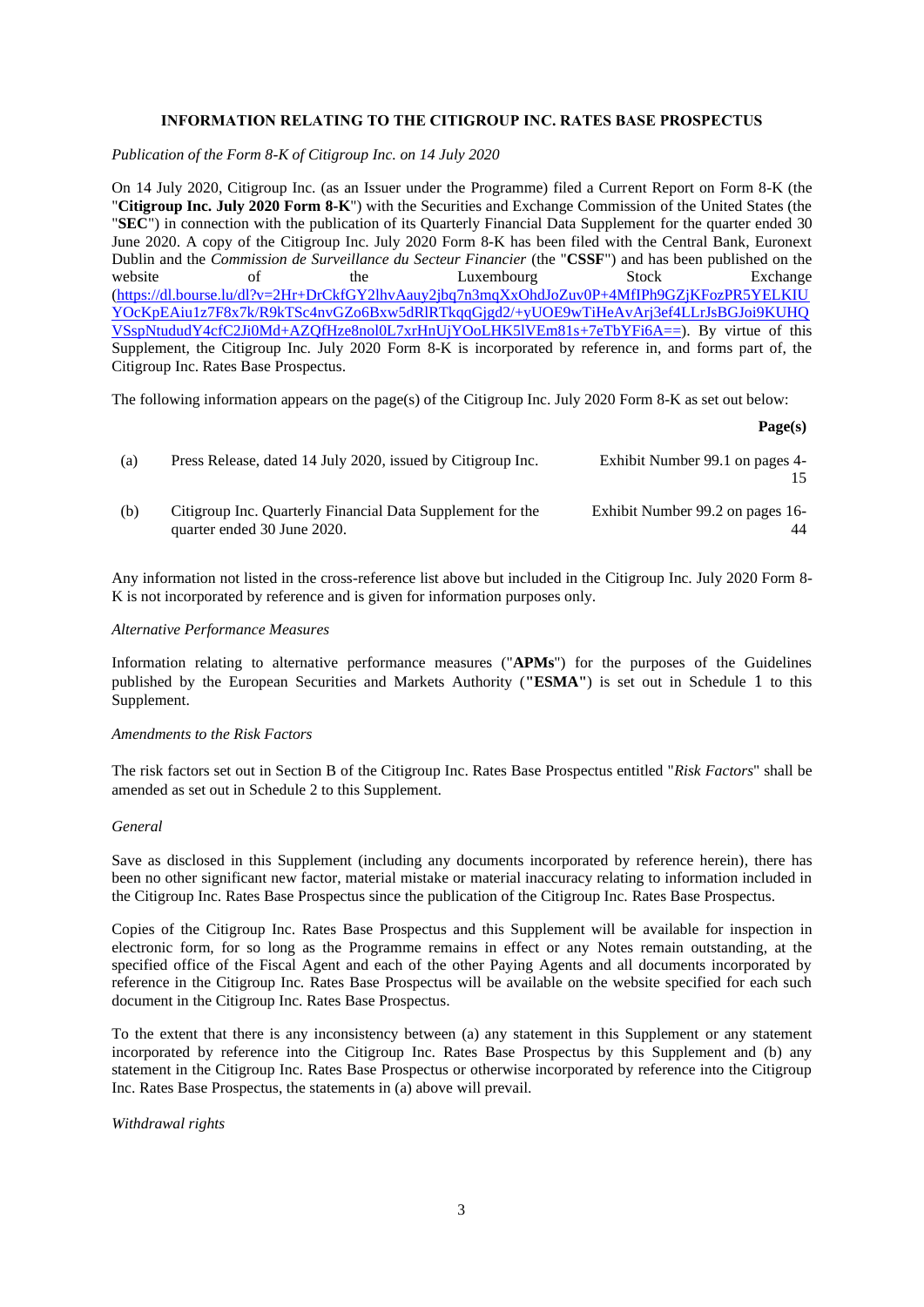No non-exempt offers of Notes to the public made by Citigroup Inc. as Issuer pursuant to the Citigroup Inc. Rates Base Prospectus are on-going as of the date hereof, and consequently, no rights of withdrawal arise in accordance with Article 23(2) of the Prospectus Regulation following the publication of this Supplement.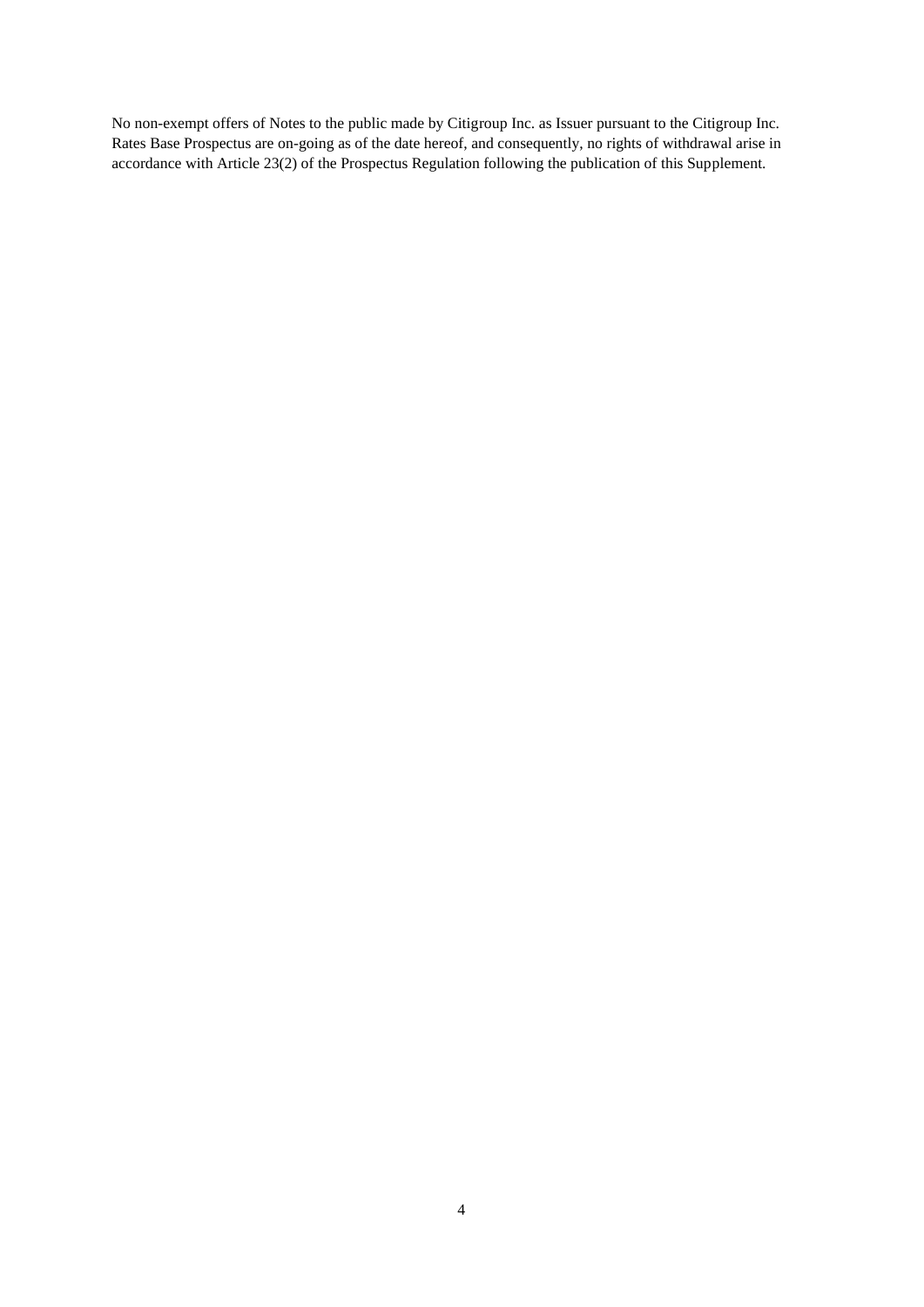# **INFORMATION RELATING TO THE CGMHI RATES BASE PROSPECTUS**

*Publication of the Form 8-K of Citigroup Inc. on 14 July 2020*

On 14 July 2020, Citigroup Inc. (as CGMHI Guarantor under the Programme) filed a Current Report on Form 8- K (the "**Citigroup Inc. July 2020 Form 8-K**") with the Securities and Exchange Commission of the United States (the "**SEC**") in connection with the publication of its Quarterly Financial Data Supplement for the quarter ended 30 June 2020. A copy of the Citigroup Inc. July 2020 Form 8-K has been filed with the Central Bank, Euronext Dublin and the *Commission de Surveillance du Secteur Financier* ("**CSSF**") and has been published on the website of the Luxembourg Stock Exchange [\(https://dl.bourse.lu/dl?v=2Hr+DrCkfGY2lhvAauy2jbq7n3mqXxOhdJoZuv0P+4MfIPh9GZjKFozPR5YELKIU](https://dl.bourse.lu/dl?v=2Hr+DrCkfGY2lhvAauy2jbq7n3mqXxOhdJoZuv0P+4MfIPh9GZjKFozPR5YELKIUYOcKpEAiu1z7F8x7k/R9kTSc4nvGZo6Bxw5dRlRTkqqGjgd2/+yUOE9wTiHeAvArj3ef4LLrJsBGJoi9KUHQVSspNtududY4cfC2Ji0Md+AZQfHze8nol0L7xrHnUjYOoLHK5lVEm81s+7eTbYFi6A==) [YOcKpEAiu1z7F8x7k/R9kTSc4nvGZo6Bxw5dRlRTkqqGjgd2/+yUOE9wTiHeAvArj3ef4LLrJsBGJoi9KUHQ](https://dl.bourse.lu/dl?v=2Hr+DrCkfGY2lhvAauy2jbq7n3mqXxOhdJoZuv0P+4MfIPh9GZjKFozPR5YELKIUYOcKpEAiu1z7F8x7k/R9kTSc4nvGZo6Bxw5dRlRTkqqGjgd2/+yUOE9wTiHeAvArj3ef4LLrJsBGJoi9KUHQVSspNtududY4cfC2Ji0Md+AZQfHze8nol0L7xrHnUjYOoLHK5lVEm81s+7eTbYFi6A==) [VSspNtududY4cfC2Ji0Md+AZQfHze8nol0L7xrHnUjYOoLHK5lVEm81s+7eTbYFi6A==\)](https://dl.bourse.lu/dl?v=2Hr+DrCkfGY2lhvAauy2jbq7n3mqXxOhdJoZuv0P+4MfIPh9GZjKFozPR5YELKIUYOcKpEAiu1z7F8x7k/R9kTSc4nvGZo6Bxw5dRlRTkqqGjgd2/+yUOE9wTiHeAvArj3ef4LLrJsBGJoi9KUHQVSspNtududY4cfC2Ji0Md+AZQfHze8nol0L7xrHnUjYOoLHK5lVEm81s+7eTbYFi6A==). By virtue of this Supplement, the Citigroup Inc. July 2020 Form 8-K is incorporated by reference in, and forms part of, the CGMHI Rates Base Prospectus.

The following information appears on the page(s) of the Citigroup Inc. July 2020 Form 8-K as set out below:

#### **Page(s)**

| (a) | Press Release, dated 14 July 2020, issued by Citigroup Inc.                               | Exhibit Number 99.1 on pages 4-        |
|-----|-------------------------------------------------------------------------------------------|----------------------------------------|
| (b) | Citigroup Inc. Quarterly Financial Data Supplement for the<br>quarter ended 30 June 2020. | Exhibit Number 99.2 on pages 16-<br>44 |

Any information not listed in the cross-reference list above but included in the Citigroup Inc. July 2020 Form 8- K is not incorporated by reference and is given for information purposes only.

### *Alternative Performance Measures*

Information relating to alternative performance measures ("**APMs**") for the purposes of the Guidelines published by the European Securities and Markets Authority (**"ESMA"**) is set out in Schedule 1 to this Supplement.

### *Amendments to the Risk Factors*

The risk factors set out in Section B of the CGMHI Rates Base Prospectus entitled "*Risk Factors*" shall be amended as set out in Schedule 2 to this Supplement.

#### *General*

Save as disclosed in this Supplement (including any documents incorporated by reference herein), there has been no other significant new factor, material mistake or material inaccuracy relating to information included in the CGMHI Rates Base Prospectus since the publication of the CGMHI Rates Base Prospectus.

Copies of the CGMHI Rates Base Prospectus and this Supplement will be available for inspection in electronic form, for so long as the Programme remains in effect or any Notes remain outstanding, at the specified office of the Fiscal Agent and each of the other Paying Agents and all documents incorporated by reference in the CGMHI Rates Base Prospectus will be available on the website specified for each such document in the CGMHI Rates Base Prospectus.

To the extent that there is any inconsistency between (a) any statement in this Supplement or any statement incorporated by reference into the CGMHI Rates Base Prospectus by this Supplement and (b) any statement in the CGMHI Rates Base Prospectus or otherwise incorporated by reference into the CGMHI Rates Base Prospectus, the statements in (a) above will prevail.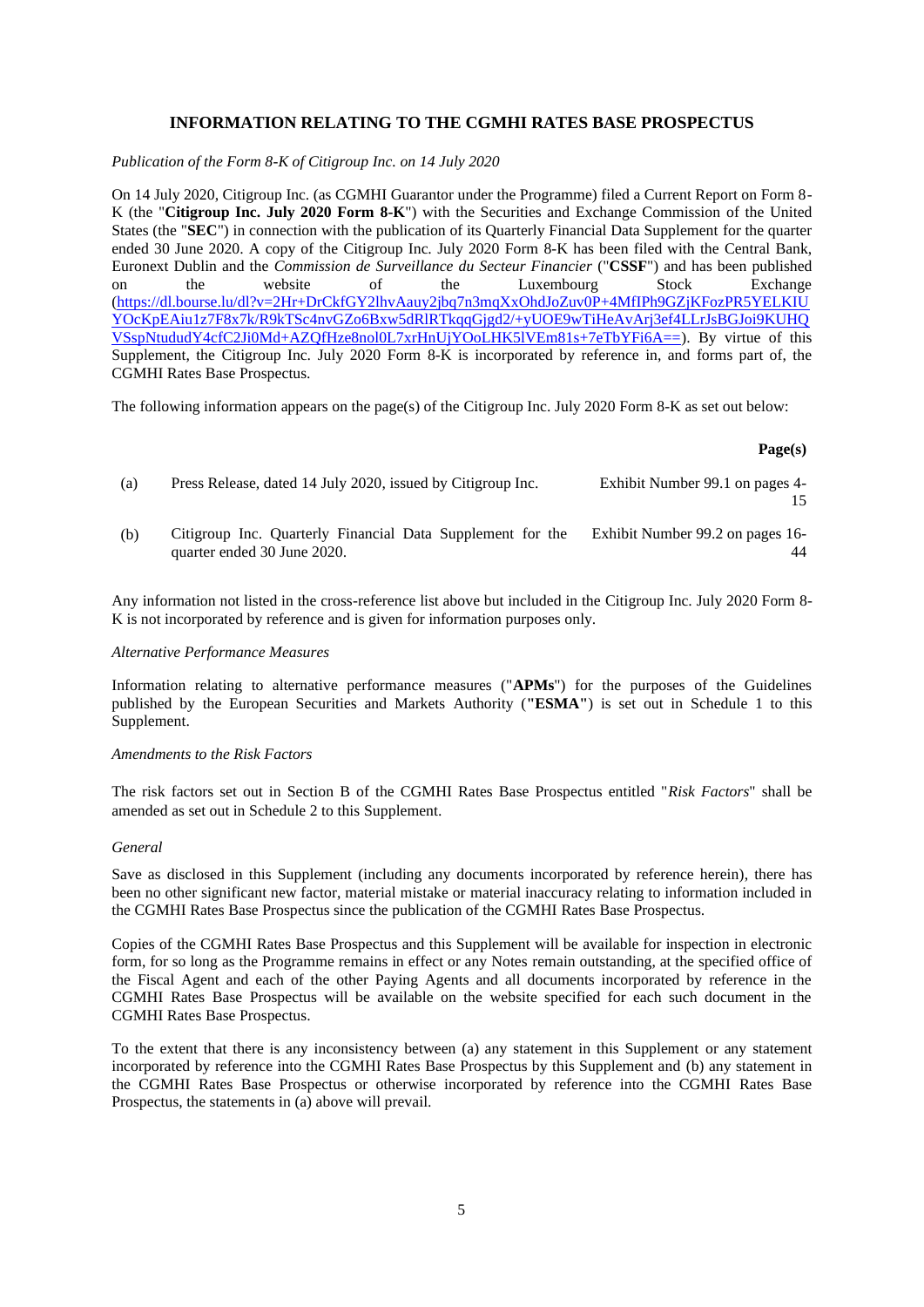# *Withdrawal rights*

No non-exempt offers of Notes to the public made by CGMHI as Issuer pursuant to the CGMHI Rates Base Prospectus are on-going as of the date hereof, and consequently, no rights of withdrawal arise in accordance with Article 23(2) of the Prospectus Regulation following the publication of this Supplement.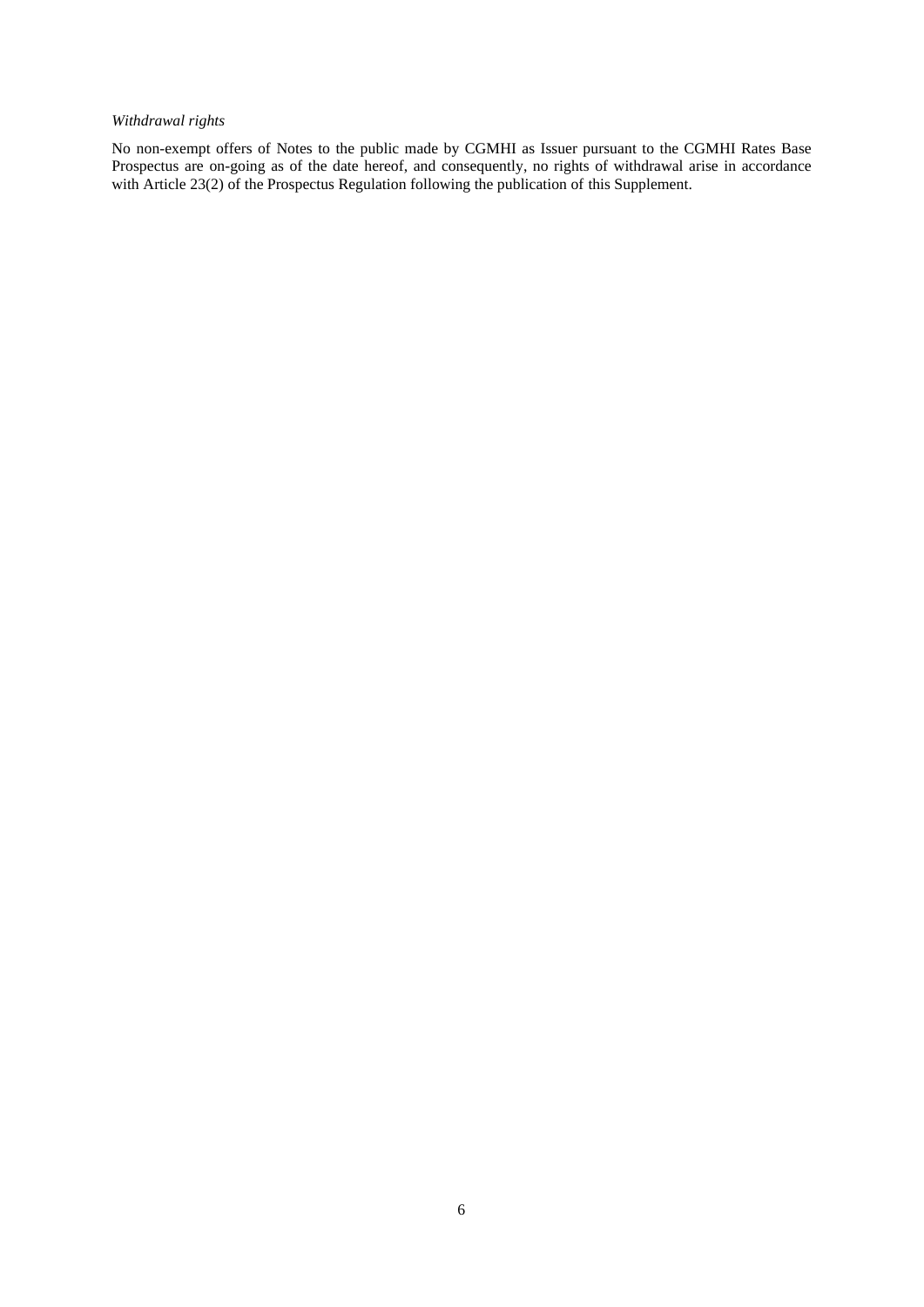## **INFORMATION RELATING TO THE CGMFL RATES BASE PROSPECTUS**

*Publication of the Form 8-K of Citigroup Inc. on 14 July 2020*

On 14 July 2020, Citigroup Inc. (as indirect parent company of CGMFL) filed a Current Report on Form 8-K (the "**Citigroup Inc. July 2020 Form 8-K**") with the Securities and Exchange Commission of the United States (the "**SEC**") in connection with the publication of its Quarterly Financial Data Supplement for the quarter ended 30 June 2020. A copy of the Citigroup Inc. July 2020 Form 8-K has been filed with the Central Bank, Euronext Dublin and the *Commission de Surveillance du Secteur Financier* ("**CSSF**") and has been published on the website of the Luxembourg Stock Exchange [\(https://dl.bourse.lu/dl?v=2Hr+DrCkfGY2lhvAauy2jbq7n3mqXxOhdJoZuv0P+4MfIPh9GZjKFozPR5YELKIU](https://dl.bourse.lu/dl?v=2Hr+DrCkfGY2lhvAauy2jbq7n3mqXxOhdJoZuv0P+4MfIPh9GZjKFozPR5YELKIUYOcKpEAiu1z7F8x7k/R9kTSc4nvGZo6Bxw5dRlRTkqqGjgd2/+yUOE9wTiHeAvArj3ef4LLrJsBGJoi9KUHQVSspNtududY4cfC2Ji0Md+AZQfHze8nol0L7xrHnUjYOoLHK5lVEm81s+7eTbYFi6A==) [YOcKpEAiu1z7F8x7k/R9kTSc4nvGZo6Bxw5dRlRTkqqGjgd2/+yUOE9wTiHeAvArj3ef4LLrJsBGJoi9KUHQ](https://dl.bourse.lu/dl?v=2Hr+DrCkfGY2lhvAauy2jbq7n3mqXxOhdJoZuv0P+4MfIPh9GZjKFozPR5YELKIUYOcKpEAiu1z7F8x7k/R9kTSc4nvGZo6Bxw5dRlRTkqqGjgd2/+yUOE9wTiHeAvArj3ef4LLrJsBGJoi9KUHQVSspNtududY4cfC2Ji0Md+AZQfHze8nol0L7xrHnUjYOoLHK5lVEm81s+7eTbYFi6A==) [VSspNtududY4cfC2Ji0Md+AZQfHze8nol0L7xrHnUjYOoLHK5lVEm81s+7eTbYFi6A==\)](https://dl.bourse.lu/dl?v=2Hr+DrCkfGY2lhvAauy2jbq7n3mqXxOhdJoZuv0P+4MfIPh9GZjKFozPR5YELKIUYOcKpEAiu1z7F8x7k/R9kTSc4nvGZo6Bxw5dRlRTkqqGjgd2/+yUOE9wTiHeAvArj3ef4LLrJsBGJoi9KUHQVSspNtududY4cfC2Ji0Md+AZQfHze8nol0L7xrHnUjYOoLHK5lVEm81s+7eTbYFi6A==). By virtue of this Supplement, the Citigroup Inc. July 2020 Form 8-K is incorporated by reference in, and forms part of, the CGMFL Rates Base Prospectus.

The following information appears on the page(s) of the Citigroup Inc. July 2020 Form 8-K as set out below:

**Page(s)**

| (a) | Press Release, dated 14 July 2020, issued by Citigroup Inc.                               | Exhibit Number 99.1 on pages 4-  |
|-----|-------------------------------------------------------------------------------------------|----------------------------------|
| (b) | Citigroup Inc. Quarterly Financial Data Supplement for the<br>quarter ended 30 June 2020. | Exhibit Number 99.2 on pages 16- |

Any information not listed in the cross-reference list above but included in the Citigroup Inc. July 2020 Form 8- K is not incorporated by reference and is given for information purposes only.

## *Alternative Performance Measures*

Information relating to alternative performance measures ("**APMs**") for the purposes of the Guidelines published by the European Securities and Markets Authority (**"ESMA"**) is set out in Schedule 1 to this Supplement.

#### *Amendments to the Risk Factors*

The risk factors set out in Section B of the CGMFL Rates Base Prospectus entitled "*Risk Factors*" shall be amended as set out in Schedule 2 to this Supplement.

#### *Corporate Authorities*

The approval of the CGMFL Rates BP Supplement ( No.1) has been authorised pursuant to resolutions of the board of managers of the Corporate Manager of CGMFL on or around 27 July 2020.

### *General*

Save as disclosed in this Supplement (including any documents incorporated by reference herein), there has been no other significant new factor, material mistake or material inaccuracy relating to information included in the CGMFL Rates Base Prospectus since the publication of the CGMFL Rates Base Prospectus.

Copies of the CGMFL Rates Base Prospectus and this Supplement will be available for inspection in electronic form, for so long as the Programme remains in effect or any Notes remain outstanding, at the specified office of the Fiscal Agent and each of the other Paying Agents and all documents incorporated by reference in the CGMFL Rates Base Prospectus will be available on the website specified for each such document in the CGMFL Rates Base Prospectus.

To the extent that there is any inconsistency between (a) any statement in this Supplement or any statement incorporated by reference into the CGMFL Rates Base Prospectus by this Supplement and (b) any statement in the CGMFL Rates Base Prospectus or otherwise incorporated by reference into the CGMFL Rates Base Prospectus, the statements in (a) above will prevail.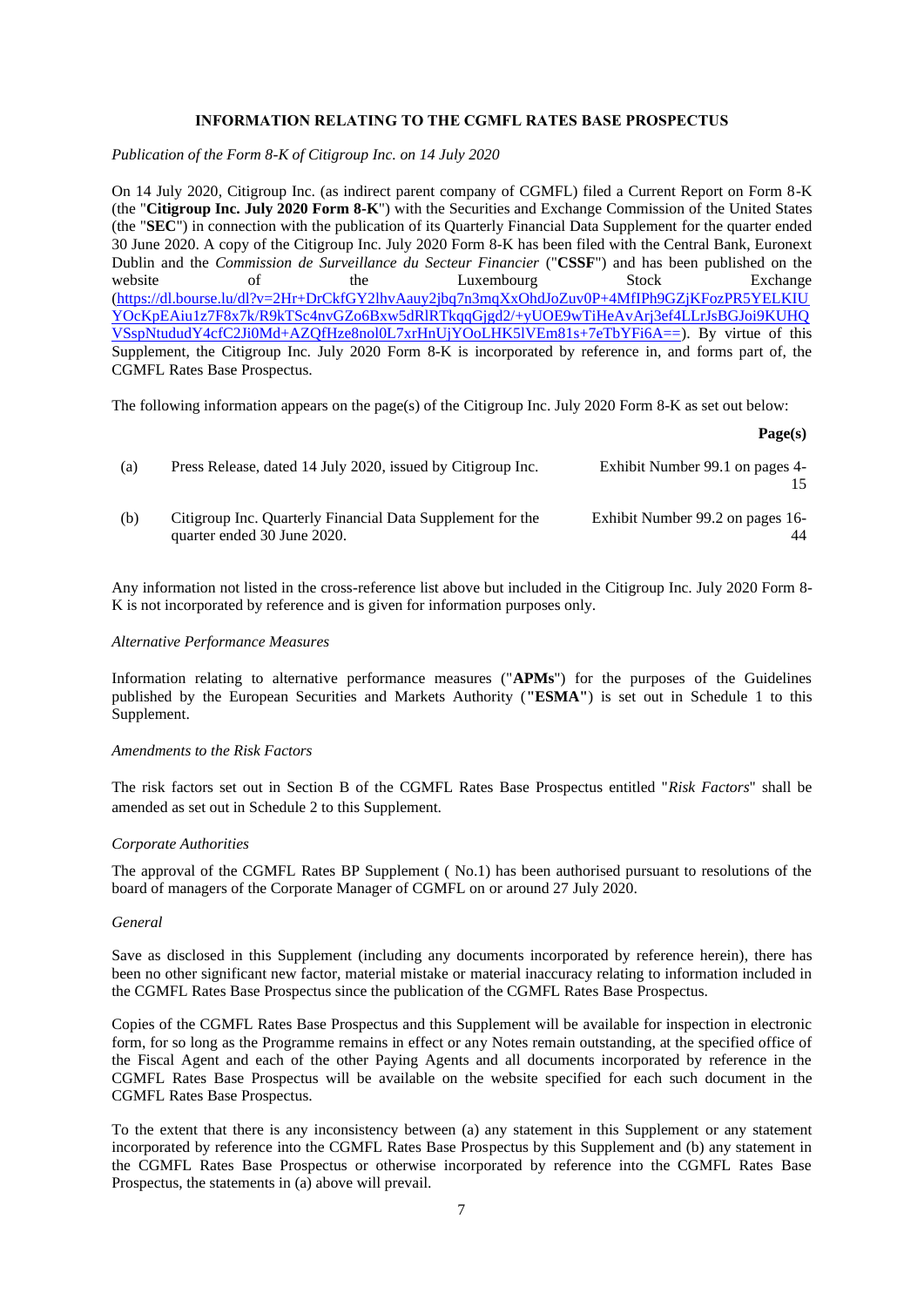# *Withdrawal rights*

No non-exempt offers of Notes to the public made by CGMFL as Issuer pursuant to the CGMFL Rates Base Prospectus are on-going as of the date hereof, and consequently, no rights of withdrawal arise in accordance with Article 23(2) following the publication of this Supplement.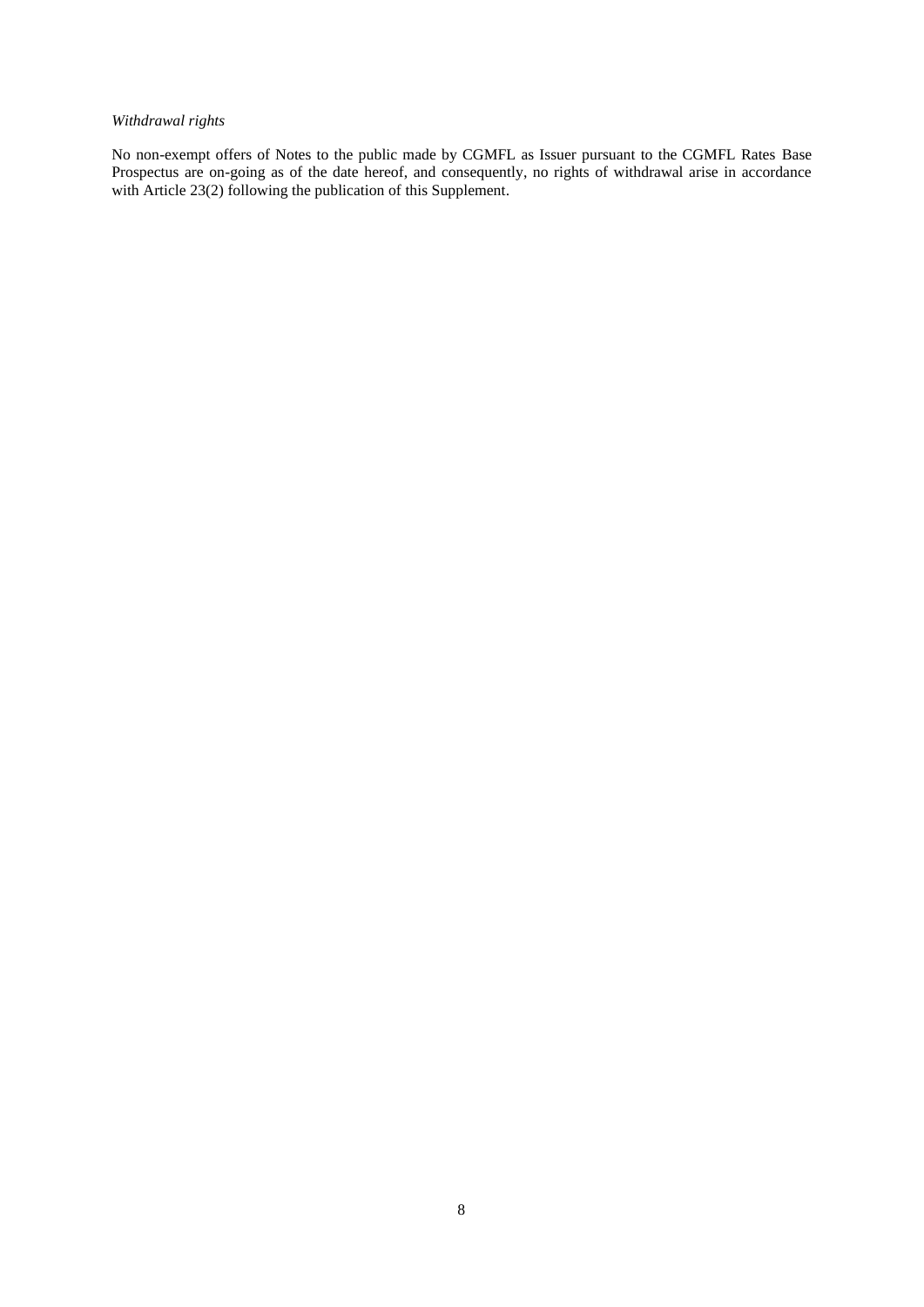# **SCHEDULE 1**

## **ALTERNATIVE PERFORMANCE MEASURES (CITIGROUP INC. JULY 2020 FORM 8-K)**

The Citigroup Inc. July 2020 Form 8-K contains certain alternative performance measures (APMs). For further details on the components of the APMs, how these APMs are calculated, an explanation of why such APMs provide useful information for investors and a reconciliation to the nearest equivalent US GAAP measures, please see references to "Non-GAAP Financial Measures" in the Citigroup Inc. July 2020 Form 8-K and the table below:

| <b>APM</b>                                                                                | Explanation of why use of APM provides useful<br>information                                                                                                                                                                                          | Citigroup Inc. July 2020 Form 8-K Page Reference for<br>Basis of Calculation, Components, Reconciliation and<br><b>Comparatives to Previous Reporting Periods</b> |
|-------------------------------------------------------------------------------------------|-------------------------------------------------------------------------------------------------------------------------------------------------------------------------------------------------------------------------------------------------------|-------------------------------------------------------------------------------------------------------------------------------------------------------------------|
| Results of Operations Excluding the<br>Exchange<br>Foreign<br>of<br>impact<br>Translation | Citi believes the presentation of its results of operations<br>excluding the impact of FX translation provides a more<br>meaningful depiction for investors of the underlying<br>fundamentals of its businesses.                                      | Exhibit 99.1, pages 3 and 4, Appendix B on page 9 and<br>footnote 6 on page 12; and Exhibit 99.2 on pages 6, 11, 13, 19<br>and $20$                               |
| Tangible Common Equity and Tangible<br>Book Value per Share                               | metrics provide useful<br>Citi believes<br>these capital<br>information, as they are used by investors and industry<br>analysts.                                                                                                                      | Exhibit 99.1, pages 1, 2, 3, 11, Appendix E on page 11,<br>footnotes 2 and 5 on page 12; and Exhibit 99.2, on pages 1<br>(including footnote 7) and 27            |
| Return on Average Tangible Common<br>Equity                                               | Citi believes these capital metrics provide useful information<br>for investors and industry analysts.                                                                                                                                                | Exhibit 99.1, pages 1 and 2, Appendix A on page 8 and<br>footnote 2 on page 12                                                                                    |
| Results of Operations Excluding the<br>Impact of gains/ (losses) on Loan<br>Hedges        | Citi believes the presentation of its results of operations<br>excluding the impact of gain/(loss) on loan hedges related to<br>accrual loans provides a more meaningful depiction for<br>investors of the underlying fundamentals of its businesses. | Exhibit 99.1, page 5 and footnote 7 on page 12; Exhibit 99.2,<br>on page 16 (including footnote 1)                                                                |